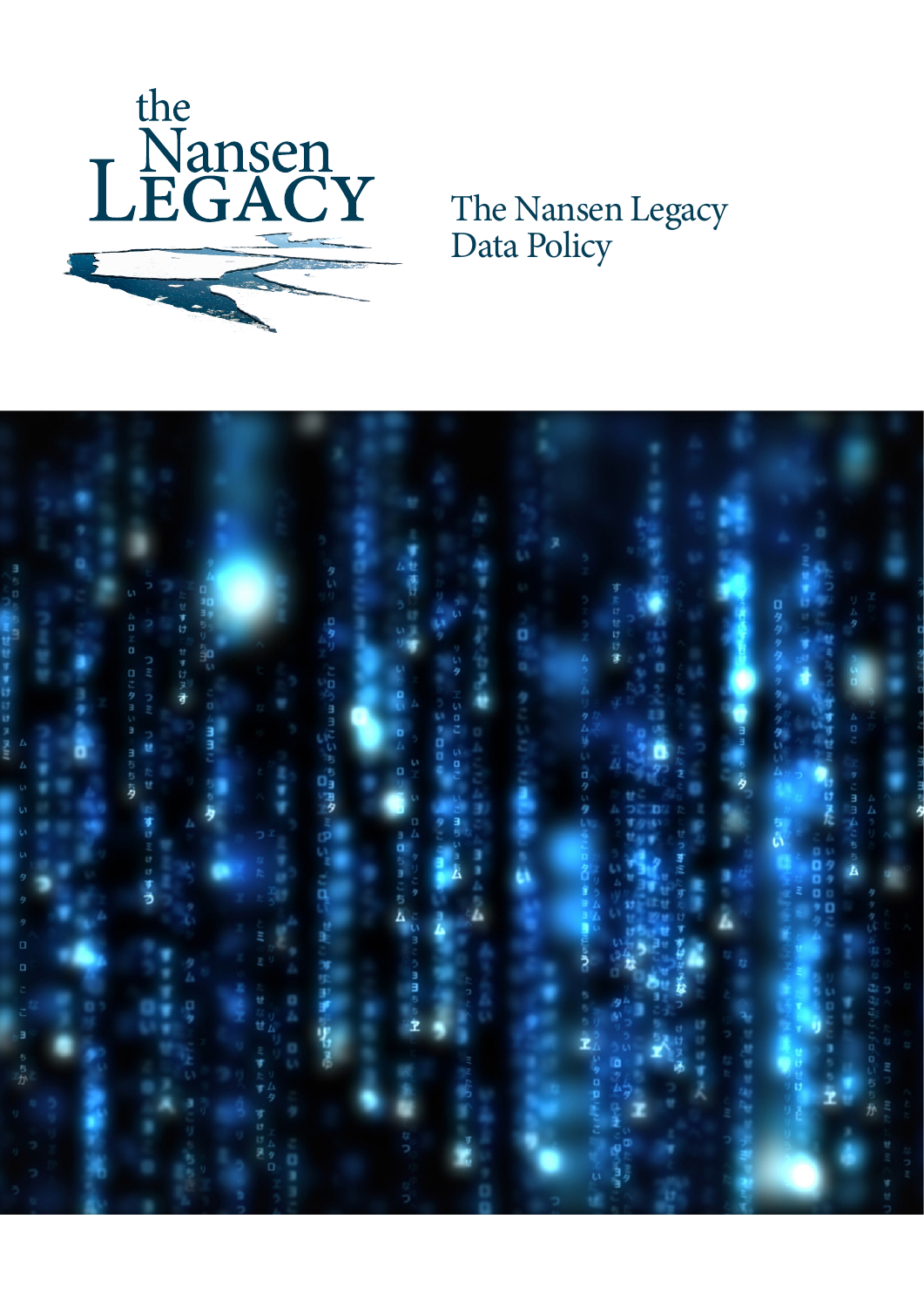#### **Table of contents**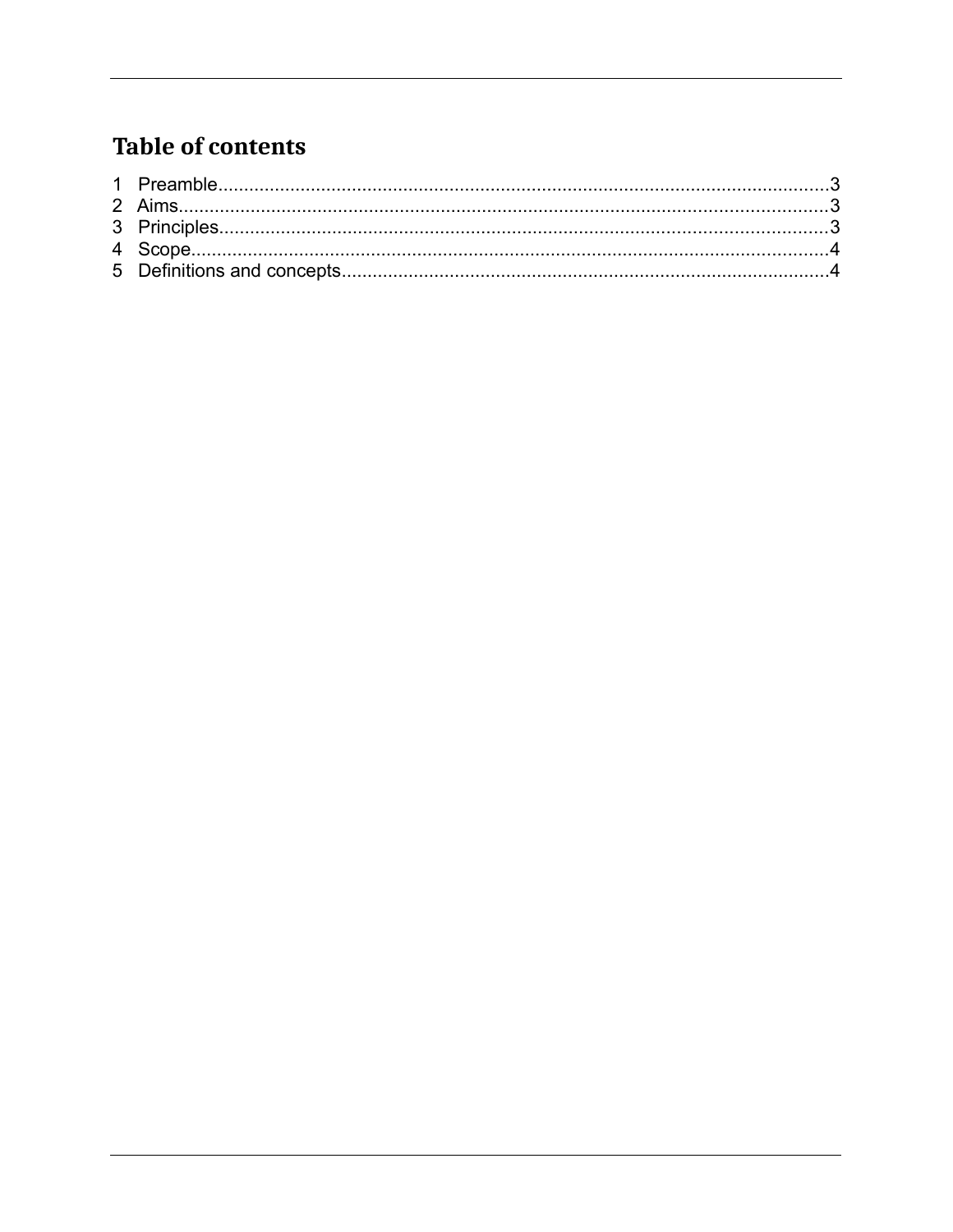# <span id="page-2-2"></span>1 Preamble

The *Nansen Legacy* comprises a dedicated Norwegian team of research excellence that has been assembled for the specific purpose of the 6-year project period (2018–2023).

The *Nansen Legacy* project explores the integrated nature of the environment, climate and the arctic marine ecosystem. The living Barents Sea is evolving under external constraints of physical forcing, and direct and indirect human impacts. The consequent management of the region and resources should be informed by, and based on the past, present and future.

The team reflects the complimentary scientific and logistic capabilities of the eight participating governmental institutions committed to Arctic research, and to the Barents Sea region in particular.

*The Nansen Legacy* will improve the scientific basis for future sustainable management of a region characterised by rapid and unknown changes and unidentified potential for the harvesting of marine resources.

This data policy is based on the principle of open access for any interested party to data, observations and scientific reports, free of charge. However, there will be some restrictions to the principle due to the need of confidentiality in certain cases i.e. when necessary for reasons of privacy, protection of endangered subjects, or intellectual property rights. Limitations to open access will be in accordance with general principles followed by the international scientific community and funding agencies.

The *Nansen Legacy* data policy is based on the basic principles decided by the *Nansen Legacy* board 2017, the [National strategy for publishing and sharing research data](https://www.regjeringen.no/no/dokumenter/nasjonal-strategi-for-tilgjengeliggjoring-og-deling-av-forskningsdata/id2582412/) and the [SIOS Data](https://sios-svalbard.org/sites/sios-svalbard.org/files/common/SIOS_Data_Policy.pdf) [Policy](https://sios-svalbard.org/sites/sios-svalbard.org/files/common/SIOS_Data_Policy.pdf) which in turn relates to Global Earth Observations System of Systems (GEOSS) Data Sharing Principles and compliance with the EU INSPIRE Directive 2007/2/EC and The EU Public Sector Information – PSI Directive 2003/98/EC, the Aarhus Convention on environmental data, EU Directive 2003/4EC, the ICSU Declaration on Science and the Use of Scientific Knowledge, the International Arctic Social Science Association's Guiding Principles on the Conduct of Research, and the OECD Principles and Guidelines for Access to Research Data from Public Funding, April 2007.

## <span id="page-2-1"></span>2 Aims

The Nansen Legacy aims to share free and ethically open<sup>[1](#page-2-3)</sup> scientific data and observations with other *Nansen Legacy* members, as well as with external users.

### <span id="page-2-0"></span>3 Principles

The *Nansen Legacy* data sharing principles are as follows:

 I. There will be full and open exchange of data, metadata and products within the *Nansen Legacy*, recognizing relevant international instruments and national policies and legislation;

<span id="page-2-3"></span><sup>&</sup>lt;sup>1</sup> Ref **IASC Data Statement**.